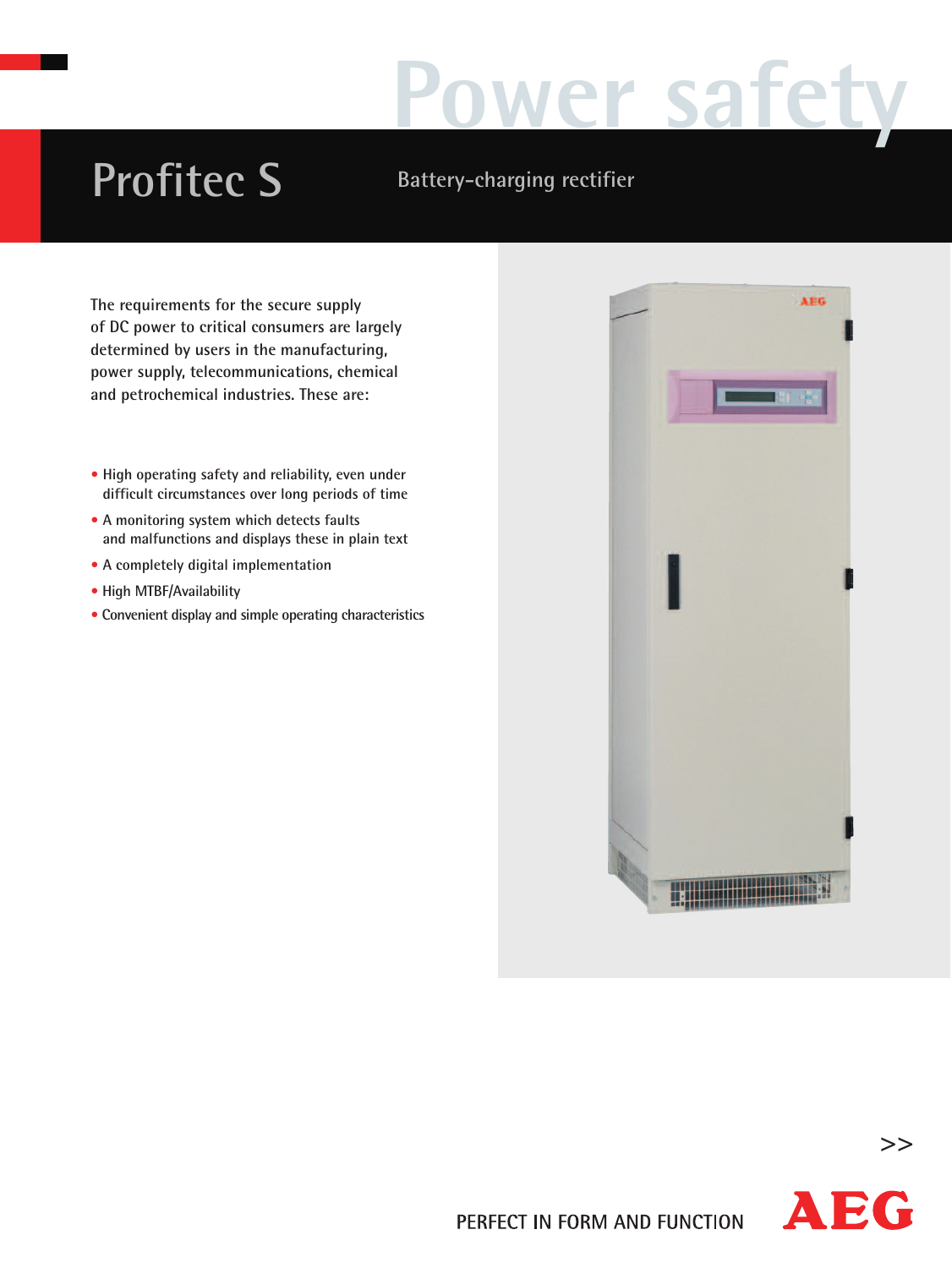### **Battery-charging rectifier Profitec S**

The Profitec S has been developed and designed to meet just these requirements. This battery-charging rectifier contains thyristors as power- positioning elements and a microcontroller-based control device MCS.

The special features of the Profitec S are:

- Intelligent control and monitoring software
- Transparent operating data through plain-text display
- Uninterruptible transmission of ignition pulses via light-wave conductors
- Redundant supply of microcontroller control unit
- Self monitoring of microcontroller through "watchdog circuit"
- Self-diagnosis with plain-text display
- Consistent galvanic separation between three-phase current input and DC output in accordance with requirements of IEC60364-4-41/VDE 0100 section 410, "Protection for safety-Protection against electric shock" for rated voltages of ≤120 V
- Consistent compliance with EN 50274/VDE 0660-514 "Protection against electric shock- Protection against unintentional direct contact with hazardous live parts"
- Greater availability through minimization of the number of active and passive components in relation to conventional technology
- Electromagnetic compatibility EMC in accordance with EN 61000-6-2 and 61000-6-4
- Manufactured in accordance with the provisions of ISO 9001
- Complies fully with EC regulations
- Complete natural cooled

#### **Design of the PROFITEC S:**

The main components of the Profitec S are the power unit, the microcontroller-based control unit MCS, the display and operating unit DOU and the power supply interface NS.

#### **Power unit:**

The main elements of the power unit are:

- Input power contractor
- Transformer with separate coils to EN 61558-2-4/VDE 0570-2-4
- Fully controlled thyristor set in 6-pulse circuit
- Smoothing device
- Safety load breaker switch in DC output

#### **The microcontroller-based control unit MCS:**

This is the central control unit in which all the data required for the operation of the Profitec S is generated, processed, monitored and stored. This data is for:

- Regulation and control of the power unit
- Processing of measured values for control, monitoring and display
- Control of thyristors by fibre optic
- Transmission of relevant data e.g. to a control system and/or remote diagnosis system at a central servicing location

#### **The display and operating unit DOU:**

This provides the operator with all the most important information on the status of the unit by means of plain-text display (4-line display

with 40 characters per line) in combination with a three-colour signal-lamp system (surface LEDs), and also allows manual control of the Profitec unit. The display and operating unit has a foil-covered keypad by means of which the rectifier is switched on and off, and the menu level selected.

#### **The power supply interface NS:**

This creates the link between the three-phase power input, external control inputs and the microcontroller-based control unit MCS.

#### **Options for the PROFITEC S:**

- Disconnection switch or circuit breaker in the three-phase power input
- Blocking diode in the DC output for parallel operation
- Additional battery connection with fuse breaker
- Battery-current measurement with display of charging and discharging current
- Monitoring devices (additional boards or components) - insulation monitoring
- battery charging-circuit monitoring system BLÜ4 (parallel operation)
- Counter-EMF Cells (possibly cabinet extension required)
- Charging-voltage adaptation to surrounding temperature
- Interference-suppression grade "B" to EN 55011
- Smoothing for remote-signalling operation (24-volt and 60-volt units)
- Other ratings for the connection voltages (on request)
- Other battery cell quantities
- Other cabinet sizes
- Other paint colours
- Battery charge-current limiting

#### **DIMENSIONAL DRAWING**

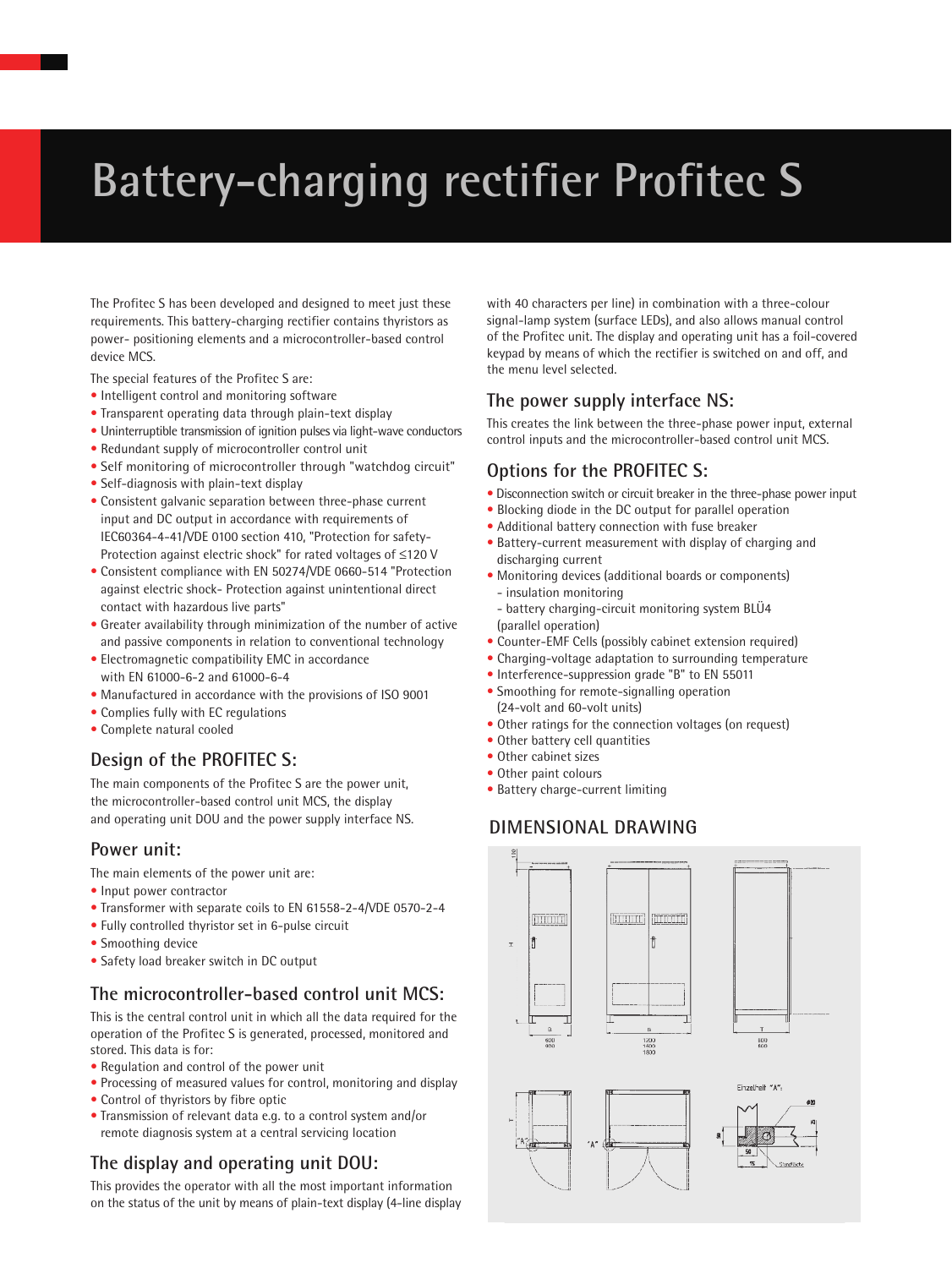### **Profitec S**

#### **Unit Technology**

The following events and values are monitored:

| <b>Event</b>                                                                                                                                                                                                                                                     | <b>Type of fault</b>                                                                                        | <b>Display</b>                                                                            |
|------------------------------------------------------------------------------------------------------------------------------------------------------------------------------------------------------------------------------------------------------------------|-------------------------------------------------------------------------------------------------------------|-------------------------------------------------------------------------------------------|
| Three-phase undervoltage<br>Three-phase overvoltage<br>Mains-supply frequency<br>Rotating field                                                                                                                                                                  | Self-restoring fault, i.e. the unit is switched<br>off and on again automatically after<br>removal of fault | Red LED flashes<br>Status signal fault and fault alarm in display                         |
| DC overvoltage (immediate or delayed)<br>Ripple monitoring<br>Short-circuit monitoring<br>Synchronization<br>Thyristor set<br>Deviation from characteristic<br>Break in cable<br>• Actual current value<br>• Actual voltage value<br>• MCS supply<br>• Watch-dog | Permanent switch-off. The unit must be<br>switched on again manually after<br>removal of fault              | Red LED flashes<br>Status signal fault<br>and fault alarm in display                      |
| DC undervoltage<br>Charge and equalizing charge through<br>external contact blocked                                                                                                                                                                              | Signal only.<br>No switch-off                                                                               | Green LED lights up, yellow LED flashes<br>Status signal fault and fault alarm in display |
| Disruption of data line between MCS -DOU                                                                                                                                                                                                                         | Signal only.<br>No switch-off                                                                               | Fault alarm in display                                                                    |

#### **Monitoring and signalling of faults:**

An intelligent monitoring concept includes virtually all types of fault in the mains power supply, the Profitec S and the battery circuit.

A distinction is made between:

- Self-restoring faults
- Faults causing permanent switch-off
- Faults signalized but without switch-off

#### **Remote signalization:**

All the faults recorded are available for remote signalization:

- Collectively as central signal via a potential-free changeover contact wired to terminals.
- As individual signal via RS485 serial interface



#### **On service and quality:**

For decades, rectifiers made by AEG Power Solutions have been a byword for:

- Well applied technology
- Excellent value for sums invested
- Outstanding quality

Experience, modern production equipment and continuous uncompromising quality assurance give our customers the assurance that products made by AEG Power Solutions are perfect in material and workmanship and will give long periods of service. Our commitment to solving the customer's technical problems is as self-evident as innovative technologies which are fully in harmony with the environment.

Our guiding principle is therefore permanent availability in the common search for the perfect solution. Another essential principle of our company is rapid and efficient service work, and, if necessary, the dispatch of one of our specialist engineers to the customer's site. With more than 50 sales and service branches we are always close to the customer.

The AEG Power Solutions consultant engineers are abreast of the latest technical developments, highly motivated and are pleased to discuss the customer's technical projects in detail. The decision to purchase a battery-charging rectifier manufactured by AEG Power Solutions therefore means reliability in function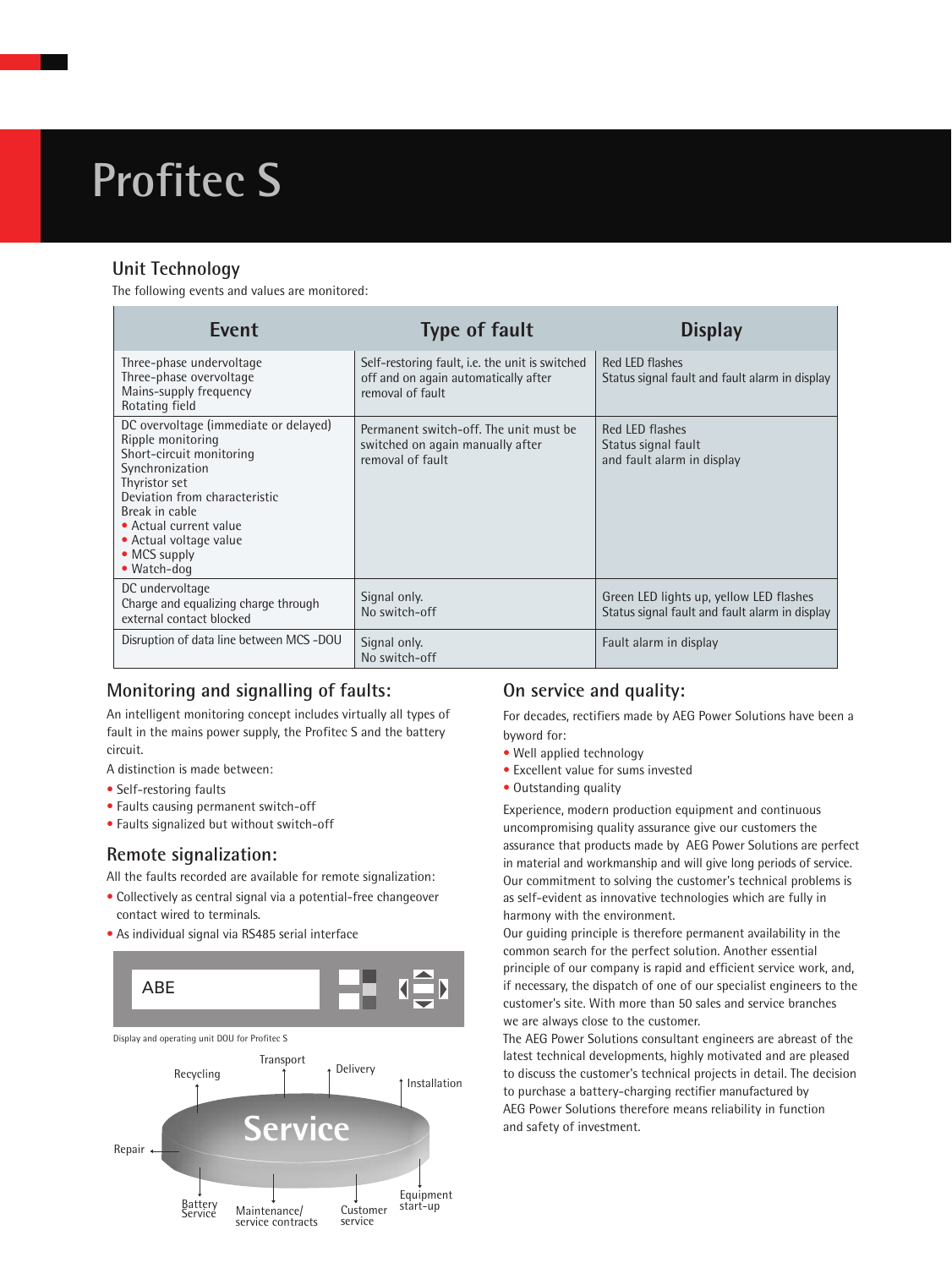### **Operating modes**

For a secure DC supply, a number of very different operating modes are required. The possibilities offered by the Profitec S are virtually unlimited. The Profitec S can charge sealed or vented lead acid batteries or NiCad batteries. The basic version allows the use of the following operating modes, all of which can be selected manually.

#### **Maintenance charge:**

The maintenance charge uses an IU characteristic line with a set maintenance-charge voltage of 2.23 volts per cell for lead batteries and 1.4 volts per cell for NiCd batteries. This charging stage allows both maintenance of the charge as well as recharging of a lead battery.

#### **Charging\*:**

Charging can be carried out at an increased voltage using an IU characteristic (manual initiation and end of charge), e.g. 2.4 volts per cell with lead batteries including an automatic switch-back to maintenance-charge voltage after a period of 8 hours. This mode can be locked by means of an external potential-free contact (optional).

#### **Equalizing charge\*:**

The equalizing charge uses an IUIoU characteristic. This means that the output voltage of the Profitec S rises (for lead batteries up to 2.65 V per cell and for NiCd batteries up to 1.8 V per cell) and the unit current is limited depending on the rated capacity of the battery. By means of a safety switch-back, the equalizing charge ends automatically after 8 hours at the latest and switches back to maintenance-charge voltage.

\*Please note: As the DC loads are not designed for this increased voltage, please disconnect all loads before each equalizing charge. To ensure the operating reliability, this mode can be locked by an external potential-free contact (e.g. from the infeed switch of the downstream DC distribution).

#### **Commissioning charge\*:**

To charge a battery for the first time, this mode makes use of a higher voltage in accordance with variable characteristics which can be selected as required.

#### **NEA operation:**

Reduction of the output voltage while the Profitec S is supplied temporarily by an emergency-power unit (NEA). This ensures that the charging rectifier does not have to supply current for either charging or maintenance-charging of the battery, thereby reducing the load on the emergency-power unit.

#### **Diode test:**

This is intended for blocking diodes in the rectifier output and/or DC distribution by reducing the output voltage (manual initiation and ending) with automatic safety switch-back to maintenance-charge voltage after expiry of 8 hours.

#### **Options:**

#### **Automatic charging**

Here, the voltage is increased after every discharge (recharge stage), (e.g. after a power failure) with automatic switch-back to maintenance-charge voltage after expiry of the set period of time or 8 hours at the most. Charging is done with the IU characteristic.

#### **Automatic charging**

As described above, but with additional time-dependant interval charging for NiCd batteries.

| Interval time: | min. two weeks  |  |  |  |  |
|----------------|-----------------|--|--|--|--|
|                | max. four weeks |  |  |  |  |
| Charge time:   | min. 30 minutes |  |  |  |  |
|                | max. 160 hours  |  |  |  |  |

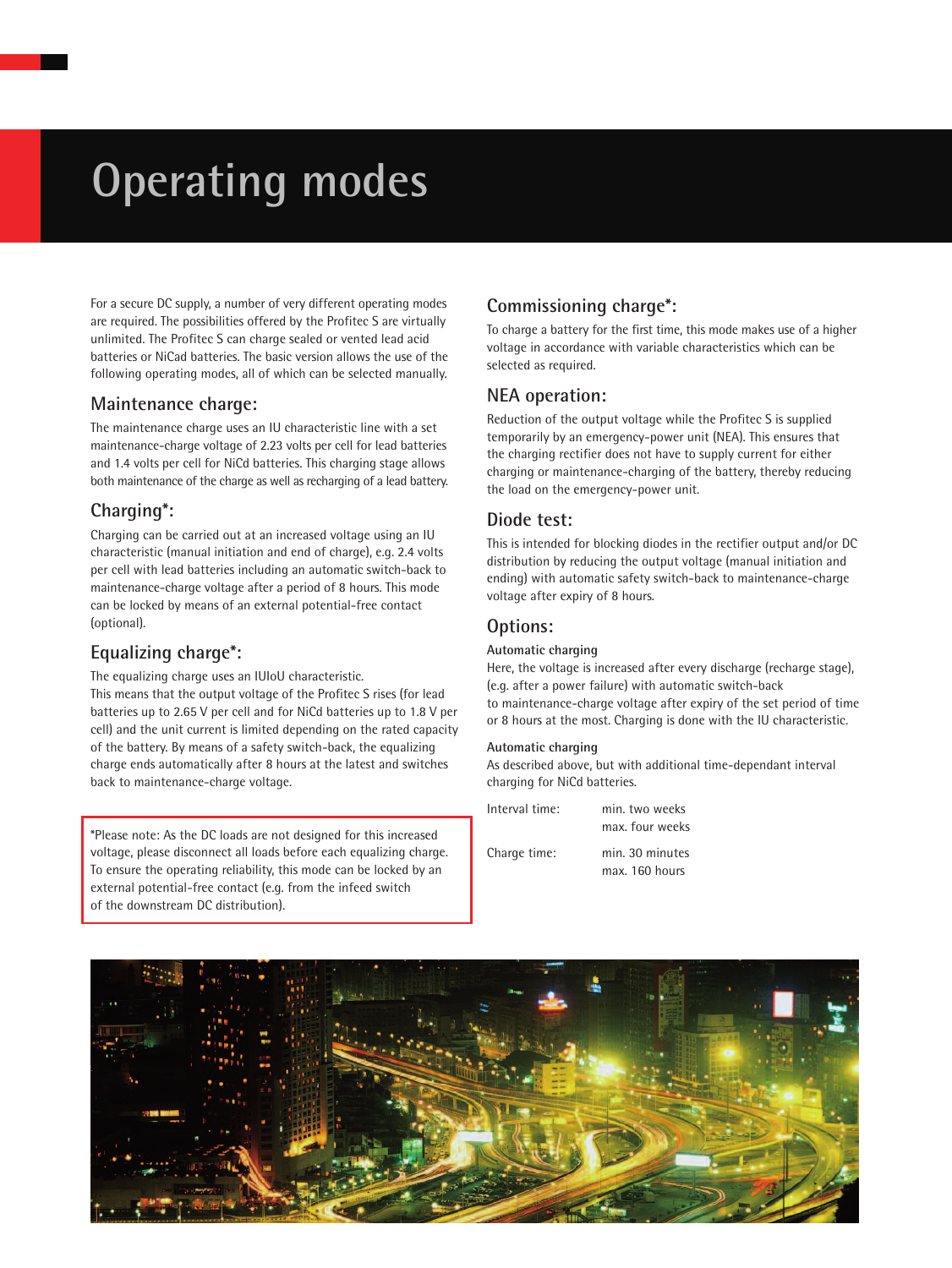### **Method of operation**

#### **Block diagram A:**

Profitec S with W3C thyristor set



#### **Block diagram B:**

Profitec S with B6C thyristor set

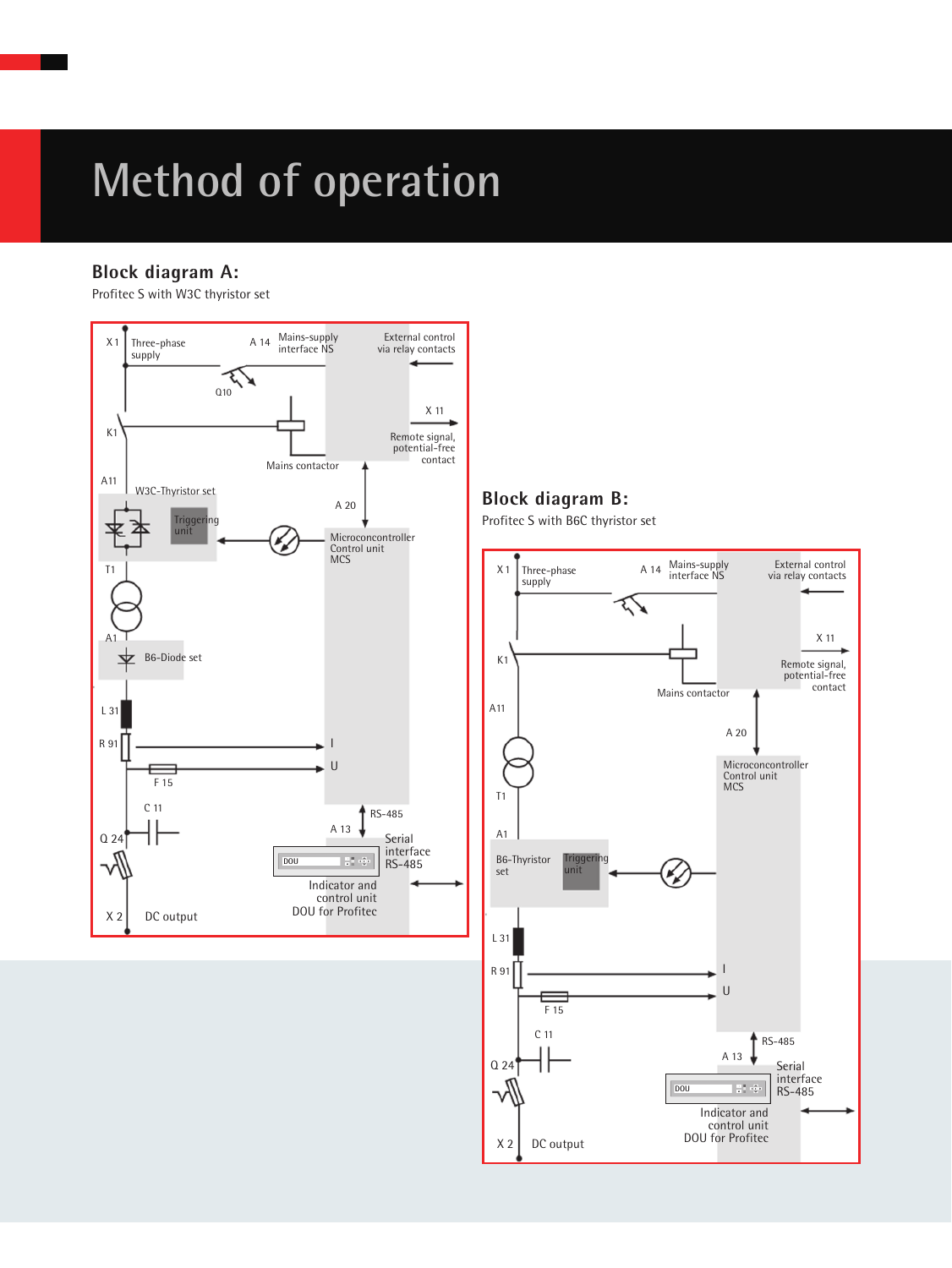## **Technical Data**

| Rectifier type             | D 400 G/BWrug Vp                               |                               |  |             |  |
|----------------------------|------------------------------------------------|-------------------------------|--|-------------|--|
| Connected voltage          | 3 x 400V $\pm$ 10 %/50 Hz with N conductor     |                               |  |             |  |
| <b>Type series</b>         | 24V/60V/110V/220V                              |                               |  |             |  |
| Overall efficiency         | 24V unit: approx. 85%                          |                               |  |             |  |
|                            | 60V unit: approx. 88%                          |                               |  |             |  |
|                            | 110V unit: approx. 91%                         |                               |  |             |  |
|                            | 220 unit: approx. 93%                          |                               |  |             |  |
| Power factor cos $\varphi$ | 24V unit: approx. 0.72                         |                               |  |             |  |
|                            | 60V unit: approx. 0.72                         |                               |  |             |  |
|                            | 110V unit: approx. 0.78                        |                               |  |             |  |
|                            | 220V unit: approx. 0.78                        |                               |  |             |  |
| Type of battery            | 24V unit:                                      | $11 - 13$                     |  | Cells Pb or |  |
| and number of cells        |                                                | $18 - 20$                     |  | Cells NiCd  |  |
|                            | 60V unit:                                      | $27 - 30$                     |  | Cells Pb or |  |
|                            |                                                | $43 - 46$                     |  | Cells NiCd  |  |
|                            | 110V unit:                                     | $50 - 55$                     |  | Cells Pb or |  |
|                            |                                                | $80 - 85$                     |  | Cells NiCd  |  |
|                            | 220V unit:                                     | $100 - 110$                   |  | Cells Pb or |  |
|                            |                                                | $160 - 170$                   |  | Cells NiCd  |  |
| Characteristic line        | IU to DIN 41 773                               |                               |  |             |  |
| Thyristor circuit          | 6-pulse circuit                                |                               |  |             |  |
|                            | 24V unit:                                      | W3C-Thyristor set             |  |             |  |
|                            | 60V unit:                                      | W3C-Thyristor set             |  |             |  |
|                            | 110V unit:                                     | W3C-Thyristor set             |  |             |  |
|                            |                                                | from 400 A, B6C-Thyristor set |  |             |  |
|                            | 220V unit:                                     | B6C-Thyristor set             |  |             |  |
|                            | (Block diagram - see page 5)                   |                               |  |             |  |
| Voltage ripple             | 5% SS without parallel Battery                 |                               |  |             |  |
| Spurious emissions         | to EN 61000-6-4                                |                               |  |             |  |
|                            | interference to EN 55011 class "A"             |                               |  |             |  |
| <b>Noise Immunity</b>      | to EN 61000-6-2                                |                               |  |             |  |
| Serial interface           | <b>RS 485</b>                                  |                               |  |             |  |
| Design                     | Steel cabinet with front door.                 |                               |  |             |  |
|                            | Double door from cabinet width from 1200 mm    |                               |  |             |  |
|                            | DOU integrated in (right-hand) door            |                               |  |             |  |
|                            | 3-phase connections in cabinet at bottom right |                               |  |             |  |
|                            | DC connections in cabinet at bottom left       |                               |  |             |  |
| <b>Cabinet Protection</b>  | IP 20 (standard) to EN 60529/IEC 529           |                               |  |             |  |
| Ambient temperature        | $0^\circ$ C to +40 $^\circ$ C                  |                               |  |             |  |
| <b>Noisel level</b>        | $\leq 65$ dbA                                  |                               |  |             |  |
| Cooling system             | Air natural cooling                            |                               |  |             |  |
| Colour                     | RAL 7035, Structured (Powder coating)          |                               |  |             |  |
|                            |                                                |                               |  |             |  |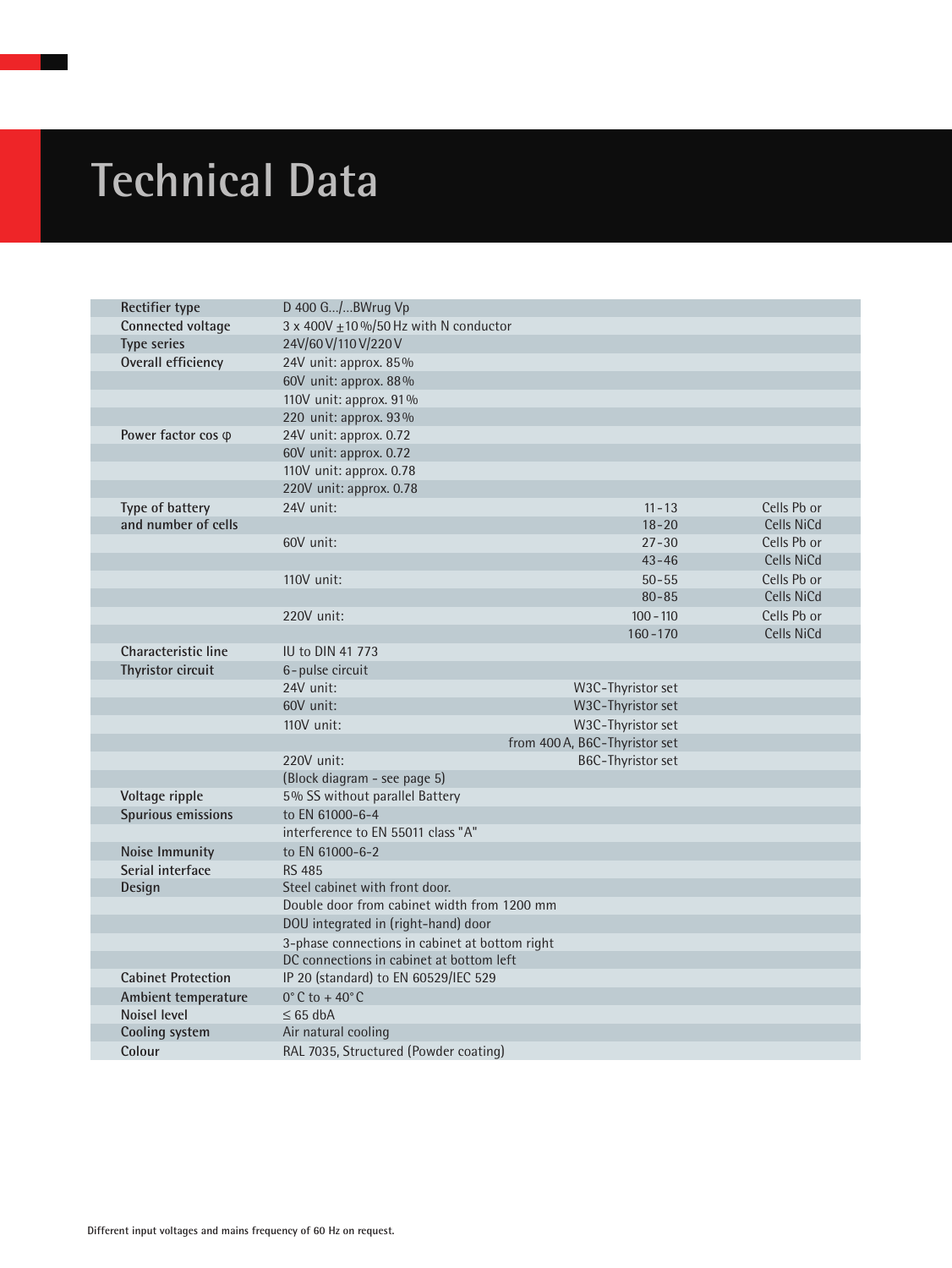### **Technical Data**

| RATED          | <b>TYPE</b>               | <b>3-PHASE POWER INPUT</b> |              | LOSSES | WEIGHT |        | <b>DIMENSIONS</b> |      |
|----------------|---------------------------|----------------------------|--------------|--------|--------|--------|-------------------|------|
| <b>CURRENT</b> |                           | <b>CURRENT</b>             | <b>POWER</b> |        |        | W      | Н                 | D    |
| (A)            |                           | (A)                        | (KVA)        | (KW)   | (KG)   | (MM)   | (MM)              | (MM) |
|                | <b>RATED VOLTAGE 220V</b> |                            |              |        |        |        |                   |      |
| 40             | D400G212/40 BWrug-Vp      | 20                         | 13.8         | 0.7    | 280    | 600    | 1800              | 600  |
| 63             | D400G212/63 BWrug-Vp      | 31                         | 21.4         | 1.1    | 360    | 600    | 1800              | 600  |
| 100            | D400G212/100 BWrug-Vp     | 49                         | 33.8         | 1.8    | 450    | 900    | 1800              | 600  |
| 125            | D400G212/125 BWrug-Vp     | 61                         | 42.1         | 2.3    | 650    | 900    | 1800              | 600  |
| 160            | D400G212/160 BWrug-Vp     | 78                         | 53.8         | 2.9    | 750    | 900    | 1800              | 800  |
| 200            | D400G212/200 BWrug-Vp     | 98                         | 67.6         | 3.6    | 880    | 900    | 1800              | 800  |
| 315            | D400G212/315 BWrug-Vp     | 155                        | 107          | 5.7    | 1000   | 1200   | 1800              | 800  |
| 400            | D400G212/400 BWrug-Vp     | 195                        | 135          | 7.2    | 1100   | 1200   | 1800              | 800  |
| 500            | D400G212/500 BWrug-Vp     | 245                        | 169          | 9.0    | 1250   | 1200   | 1800              | 800  |
| 630            | D400G212/630 BWrug-Vp     | 308                        | 213          | 11.4   | 1500   | 1200   | 1800              | 800  |
| 800            | D400G212/800 BWrug-Vp     | 390                        | 269          | 14.5   | 1600   | 1200   | 2200              | 800  |
| 1000           | D400G212/1000 BWrug-Vp    | 488                        | 337          | 18.0   | 2400   | 2x1200 | 2200              | 800  |
| 1250           | D400G212/1250 BWrug -Vp   | 610                        | 420          | 22.6   | 2600   | 2x1200 | 2200              | 800  |

**Different input voltages and mains frequency of 60 Hz on request.**

**AEG Power Supply Systems GmbH Emil-SiepmannStr.32 59581 Warstein/Belecke GERMANY Tel: +49 2902 763 676 Fax:+49 2902 763 680 www.aegps.com**



Realized by yvydy. - PROFITEC S - AEG - 01/09 - EN-171. Due to our policy of continuous development, data in this document is subject to change without notice and becomes contractual only after written confirmation. Realized by yvydy. - PROFITEC S - AEG - *01/09* - EN-V1. Due to our policy of continuous development, data in this document is subject to change without notice and becomes contractual only after written confirmation.

PERFECT IN FORM AND FUNCTION